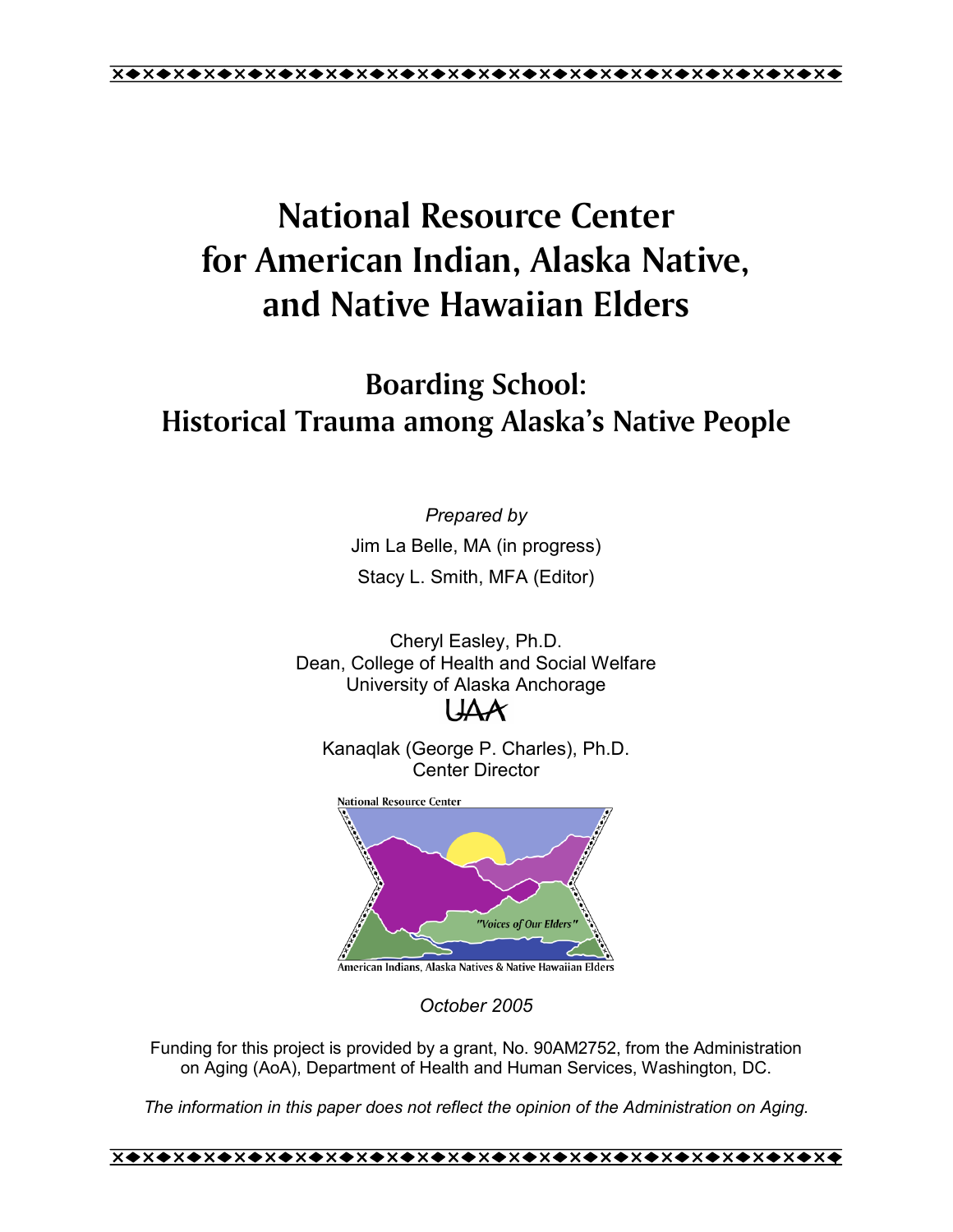

**National Resource Center for American Indian, Alaska Native and Native Hawaiian Elders** 



January 2006

Dear Reader:

The National Resource Center for American Indian, Alaska Native, and Native Hawaiian Elders (NRC) at the University of Alaska Anchorage (UAA) has completed its second year and is pleased to send you its four papers: (1) Alaska Native Elders and Abuse: Creating Harmony by Voicing Traditions of Listening; (2) Achieving Best Practices in Serving Alaska Native and American Indian Elders; (3) Achieving Best Practices in Long Term Care for Alaska Native and American Elders; and (4) Boarding School: Historical Trauma among Alaska's Native People.

These papers are intended to provide information to decision makers on all levels in the Alaska Native community statewide and regionally, to the State of Alaska, to various federal offices in Washington, D.C., to all Title VI programs and to all the federally recognized tribes so that culturally appropriate Elder health care services and programs can be designed and implemented with input from the Elders themselves. By extension, the information provided here would be of interest to the many American Indian tribes and Native Hawaiian Elders. Dr. Josefina Carbonell, the Assistant Secretary on Aging, has directed the NRC to concentrate its efforts in Alaska in the first, second and third contract years. We recently were informed that there is funding for the two resource centers for the 2006 contract year.

This project started with meetings between the Alaska Native Tribal Health Consortium (ANTHC) and the NRC Alaska. A memorandum of agreement was reached to have a joint Alaska Native Elder Health Advisory Committee. This committee has met four times to give direction to both organizations in the first and second year. The ANTHC board has approved the Joint Elder Advisory Committee to meet three times a year. In the second year, individual interviews were held with Elders from the following cultural groups: Inupiaq, Athabascan, Yup'ik, Sugpiaq, Aleut, Tlingit, and Tshimshian. The interviews were transcribed and coded by the Alaska Natives into Psychology students supervised by Dr. Kathy Graves. Cultural consultants from all of the regional areas were also included to review the final comments in the paper entitled, "Alaska Native Elders and Abuse: Creating Harmony by Voicing Traditions of Listening."

This project, also referred to as "Voices of Our Elders," is funded by the Department of Health and Human Service through the Administration on Aging (AoA) in Washington, D.C., Grant No. 90AM2752. The NRC is officially located at the College of Health and Social Welfare (CHSW) at the University of Alaska Anchorage. The NRC started in the fall of 2003. Dean Cheryl Easley of CHSW traveled with the NRC staff to many of our regional meetings. The strategic focus chosen for the College is gerontology.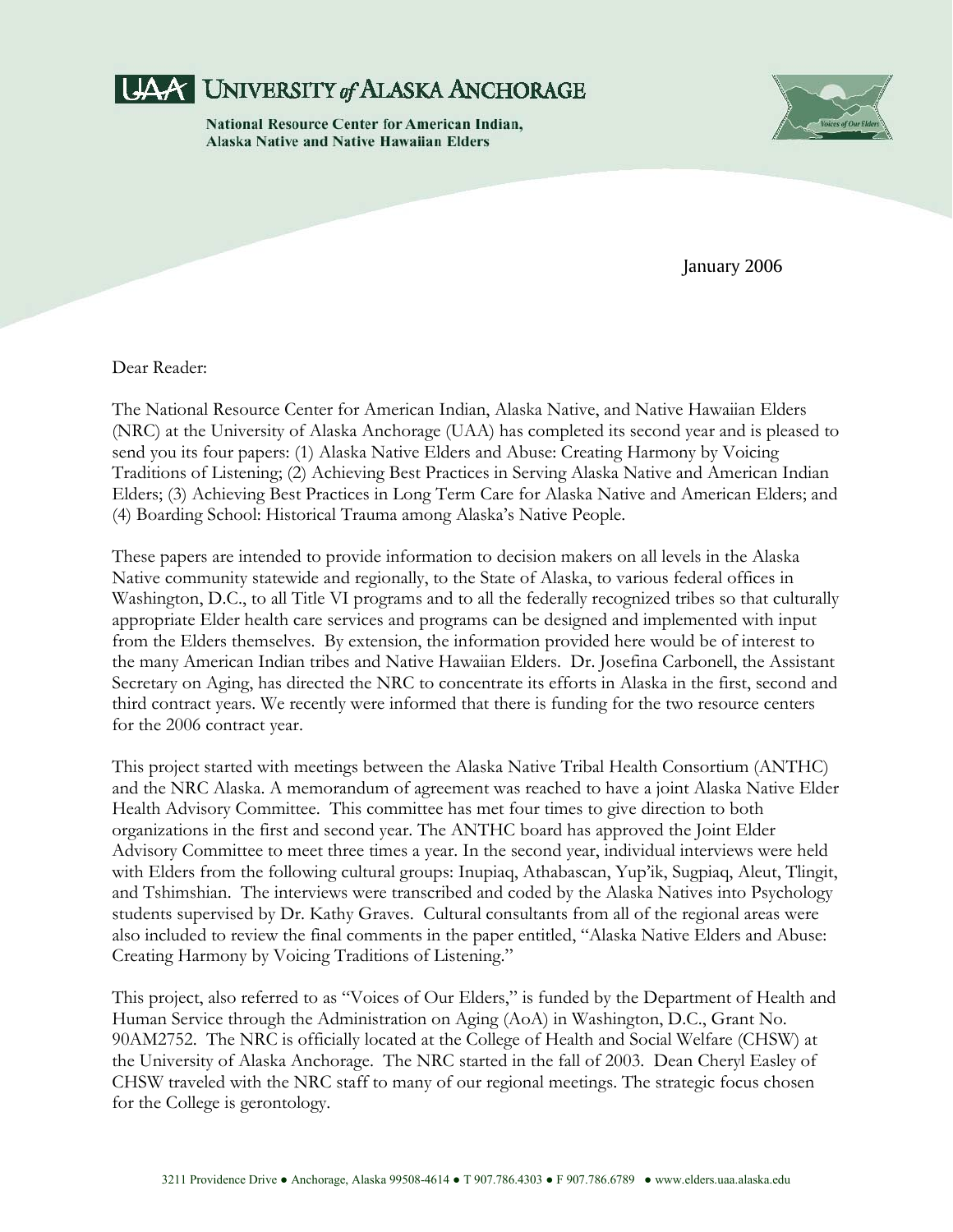Listening sessions were held by the AoA through the Title VI programs, and the Title VI representatives (mostly American Indian and Alaska Native Elders) voiced several concerns to be addressed by the two National Resource Center to provide pertinent information to Native American and Alaska Native decisions makers who provide health services to their Elders. The Elders were concerned with Long Term Care issues and preventative health programs that identify best, promising, and emerging programs. The Elders were also concerned with Elder mistreatment and how to address this issue by the communities themselves. The two National Resource Centers have been successful in meeting the directives of the Listening Sessions by the papers drafted by the two NRC staffs. Electronic copies of Alaska NRC reports have also been sent to various pertinent organizations listed above, namely the Title VI programs, and to all the federally recognized tribal organizations. The work of the NRC is designed to provide information to help decision makers meet the expressed culturally relevant needs of their Elders. As such, the Alaska NRC does not conduct research but disseminates health information vital to Elders for culturally appropriate health programs.

The NRC is one of two resource centers in the nation. The other is the National Resource Center for Native American Aging, which has been in existence for over twelve years, located at the University North Dakota in Grand Forks, North Dakota. They conduct surveys on the status of Native American Elder health programs and related issues across the nation. The surveys are in response to the needs expressed by individual tribal organizations. The tribal organizations passed a tribal resolution asking the North Dakota NRC to conduct various surveys.

The NRC is interested in receiving your comments and thoughts on the information presented in the four papers. We invite you to view them on our website: http://elders.uaa.alaska.edu/. We would also welcome your comments or questions at our e-mail address: afjwl@uaa.alaska.edu or call Mr. Jim LaBelle at 907-786-4303.

Sincerely,

Dean Director

Cheryl E. Easley, Ph.D., R.N. Kanaqlak (George P. Charles-Yupíik), Ph.D. College of Health & National Resource Center for American Indian, Social Welfare Alaska Native and Native Hawaiian Elders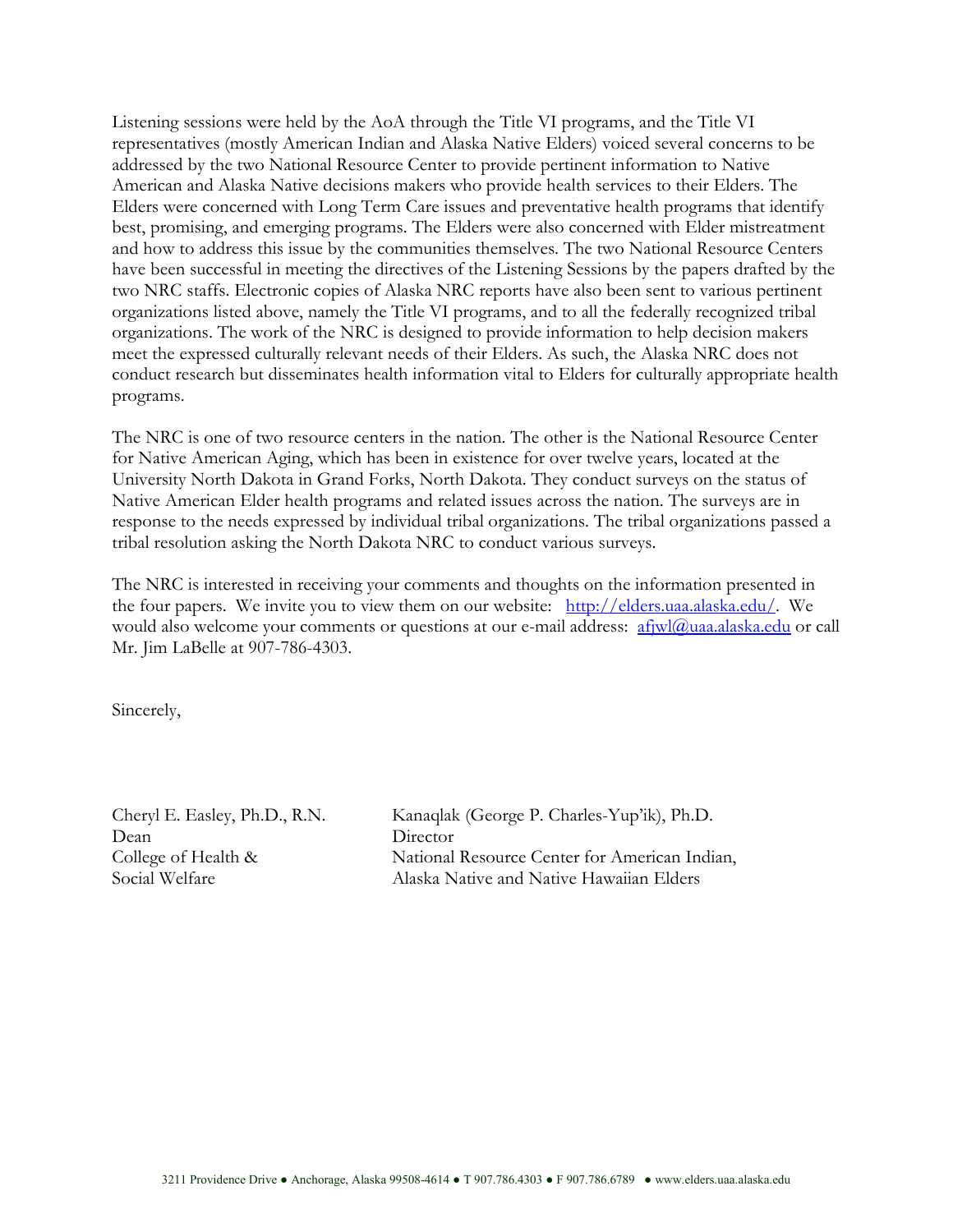## **Table of Contents**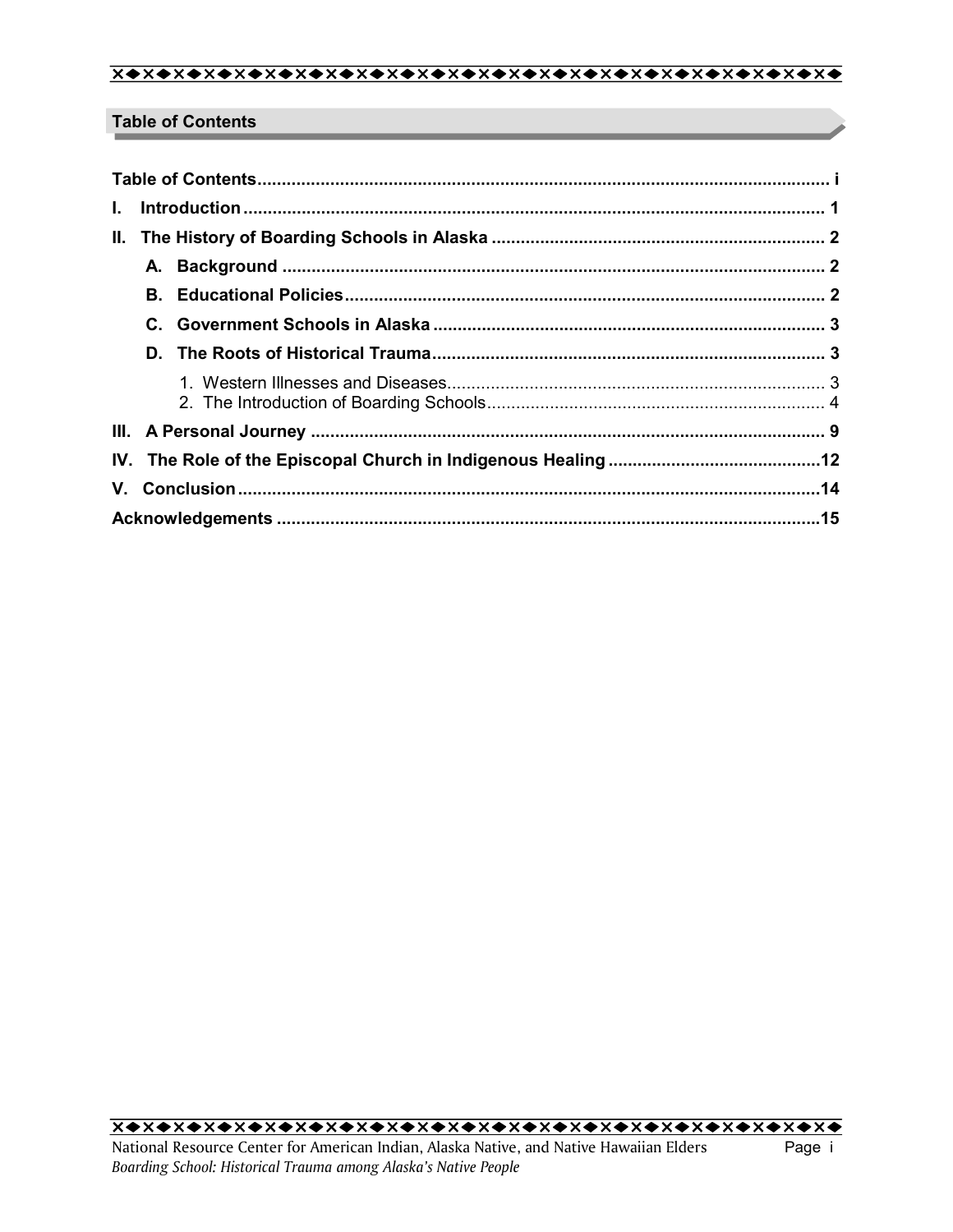*ìBeginning in the late 1800s, the U.S. government implemented policies whose effect was the systematic destruction of the Native American family system under the guise of educating Native Americans in order to assimilate them as painlessly as possible into Western society, while at the same time inflicting a wound to the soul of Native American people that is felt in agonizing proportions to this day.î* 

> *Native American Postcolonial Psychology 1995 by Eduardo and Bonnie Duran*

## **I. Introduction**

This paper begins with a discussion of the broader aspects of historical trauma among Alaskaís indigenous people, beginning in the late 1880s and continuing through most of the l900s. Topics include: the introduction of Western illnesses and diseases, Western education (boarding schools), and forced Western Christianity. However, the main focus of this paper is to examine the traumatic impacts of the Wrangell Institute Boarding School and the significant role the Episcopal Church of Alaska played in recognizing, implementing, and organizing a "Healing Convocation" for some of its parishioners.

This paper may have a relevance to and bearing upon policy makers, educators, parents, and Elder health care providers. It is important to remember that many boarding school children of the I940s and I950s are entering the status of "Elder" in indigenous societies, and the prospect of entering elder hostels, assisted living facilities, and the like could provide a linkage back to the traumatic times of boarding school.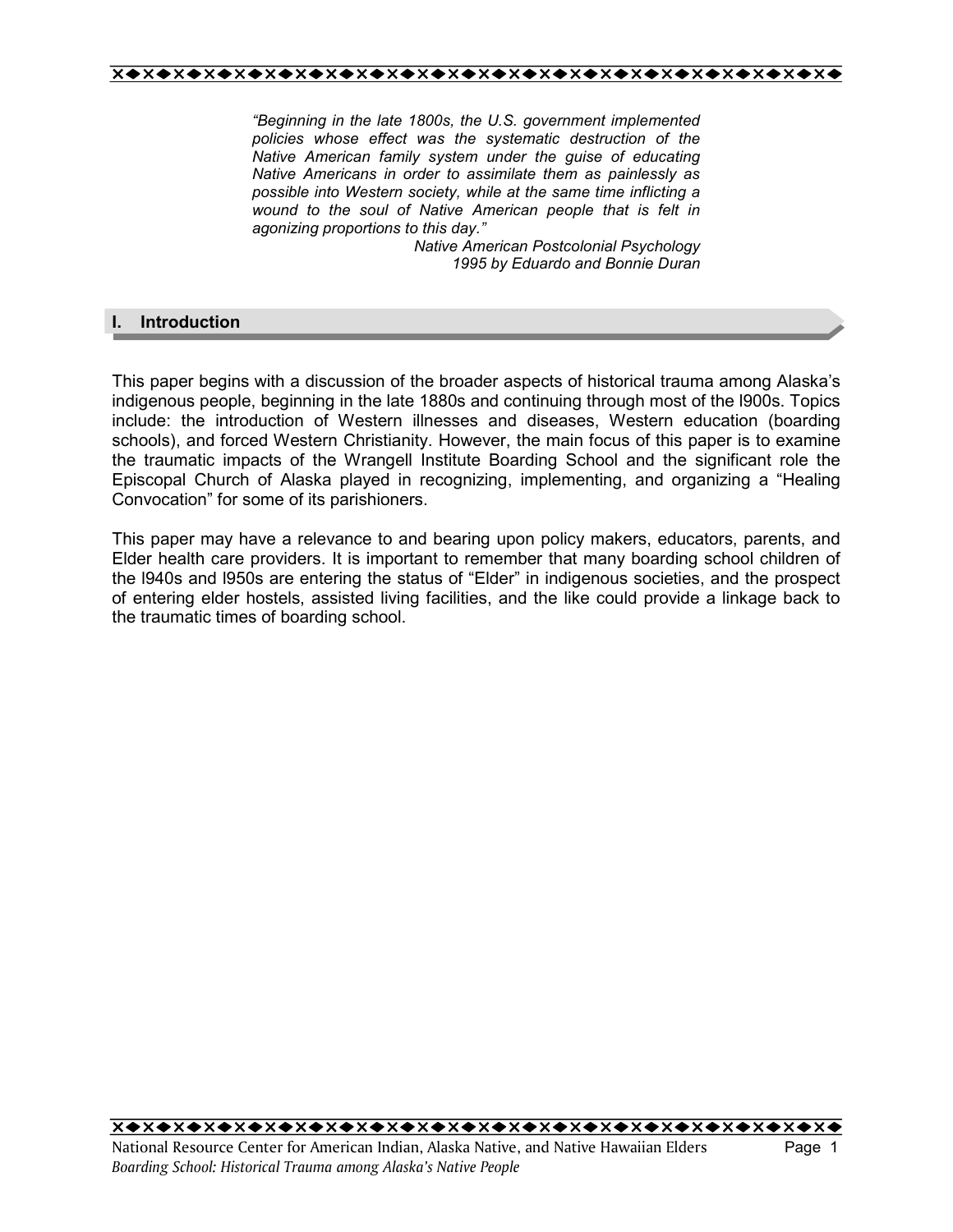## **II. The History of Boarding Schools in Alaska**

## **A. Background**

Within a few short years of purchasing Alaska from Russia in 1867, the United States government began to exercise its educational dominion over its indigenous inhabitants. The first Native groups to be affected were the Thlinget, Haida, and Simpsian in Southeast Alaska. This occurred because the seat of the new government was located in the Southeast community of Sitka. Despite Alaskaís vastness, the U.S. government then began to extend its educational program to the rest of the territory, which occurred within a generation.

In time, as a result of gold seekers looking for "yellow metal," Alaska soon came to also represent a new economic frontier for America and the rest of the world. Tens of thousands of miners flocked to Alaska in search of instant riches. At about the same time, Americaís established churches began to send missionaries to Alaska's many villages in order to mine the aborigines for the spiritual gold of Christianity. In time, the religious industry soon partnered with the U.S. and territorial governments in educating and converting Alaskaís indigenous populations.

## **B. Educational Policies**

The educational policies that took place in Alaska in the late 1800s and early 1900s were a continuation of U.S. government policy that began in 1879 as a result of western expansion in the continental United States. These new policies focused on treaty-making that put Indians on reserves and educated Indian children in boarding schools.

By the late l870s, the American public grew weary of the Indian wars and wanted another solution to the "Indian problem." Swapping genocide of the American Indian for their total assimilation into Western society became the new government mantra. In order to accomplish this, educational policies were developed. First, boarding schools were established on and off reservations. In the west, as well as in Alaska, government agency representatives often forcefully took children away to boarding schools hundreds and even thousands of miles away from their homeland.

This educational policy was an attempt to assimilate and acculturate indigenous children into Western culture, and America's "melting pot." Boarding schools needed to be far enough away to discourage families from easily visiting their children, since family members would only hinder and detract from the goals of assimilation. The educational policy was also aided and abetted by many of Americaís religious communities, which had begun to establish boarding schools of their own.

At these government and religious run boarding schools, Native children soon learned to read and write the English language. They were also taught American, European, and world history from a Western perspective, as well as the principles and doctrines of Christianity. Educators and the government wanted children to put away their parents' weapons of war in order to learn new skills and jobs, such as farming, carpentry, and animal husbandry. It would be easier to control an Indian with a hoe in his hand rather than with him on horseback, waving a rifle. Corporal punishment and other forms of harsh discipline were meted out consistently and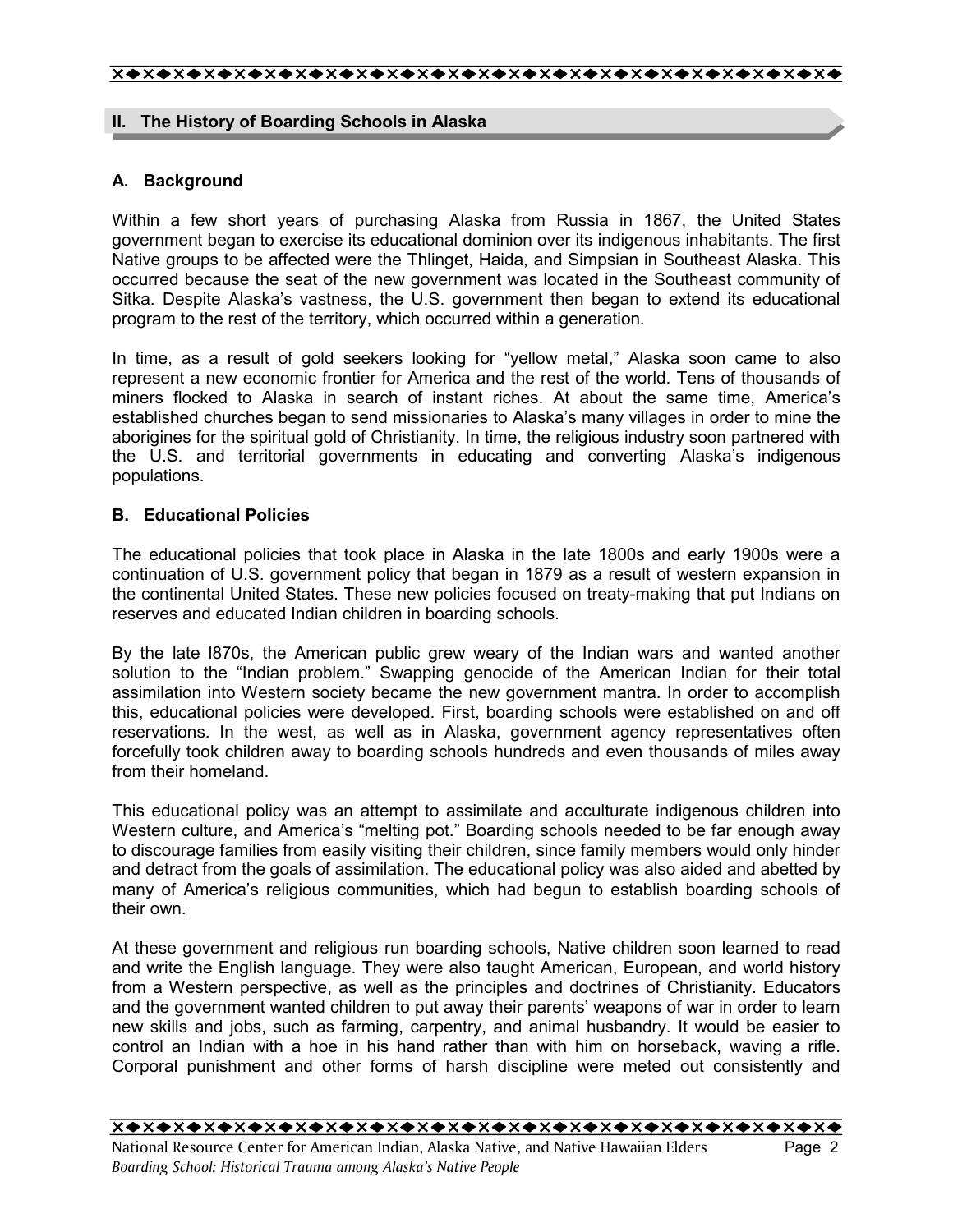forcefully to Native children who attempted to speak their language or practiced traditional ceremonies and songs.

## **C. Government Schools in Alaska**

In Alaska, Native tribes had fought no major wars against the United States. There were a few skirmishes with the military in Southeast Alaska and the naval bombardment of Angoon village. The United States government did not attempt to put Alaskaís indigenous population onto reservations. It did, however, import a small tribe of Canadian Tsimsian and create a reservation called Metlakatla.

For the most part, as the U.S. Government focused on the Alaska territory, Alaska Natives became the beneficiary of their change in policy--from annihilation of American Indians to pacification and assimilation. One day, the Alaska Native people must pay tribute to their lower 48 Indian brothers who helped change that policy through loss of many lives and loss of their lands. The government, however, continued to exercise the same educational policies in Alaska, which was to assimilate the indigenous population.

In 1886, Sheldon Jackson was named "General Agent of Education" for Alaska. In his lengthy and seminal report to Congress, Jackson said much was still needed to be done. Of Alaskaís Inuit population, he stated, "They are savages, and with the exception of those in Southern *Alaska, have not had civilizing, educational, or religious advantages.î* Jackson stated that the Indians of Southeast Alaska were no longer savages, but had been civilized and given proper education and religious advantages. At the time of Jackson's statement, almost 20 years of Presbyterian schools had been in existence in many Thlinget and Haida villages. Elsewhere in his report to Congress, Jackson stated that Alaskaís indigenous population was uncivilized: *ìHe must try to educate them out of and away from the training of their home-life. They need to be taught both the law of God and the law of the land.î*

Jackson's statement that "...the best and brightest can go to the larger training schools," paved the way for Alaska Native children to be placed in boarding schools. It was Jacksonís report to Congress in 1886, which requested \$50,000 to begin the process, that set the stage for educating Alaskaís Native people. Until then, missionary groups had been footing the bill. It was payback time.

## **D. The Roots of Historical Trauma**

## **1. Western Illnesses and Diseases**

In the meantime, the rush of miners and missionaries continued their influx into Alaska, looking for gold and souls. With them, they brought the insidious Western diseases and illnesses that had already decimated other indigenous groups, beginning in 1492 with Columbus' "discovery" of the new world. The consequence of those illnesses and diseases gave Alaska Native children an unexpected start.

Thousands of Alaska Natives died. They died from Diphtheria, Influenza, cholera, smallpox, syphilis, measles, mumps, chickenpox, tuberculosis, and alcohol. As Western diseases were introduced, waves of death swept over indigenous peoples and villages. Harold Napoleon, in his book Yuuyaraq, The Way of the Human Being, referred to this time period as the "great deaths." Native people simply had no immunity to these diseases, and the Shaman and traditional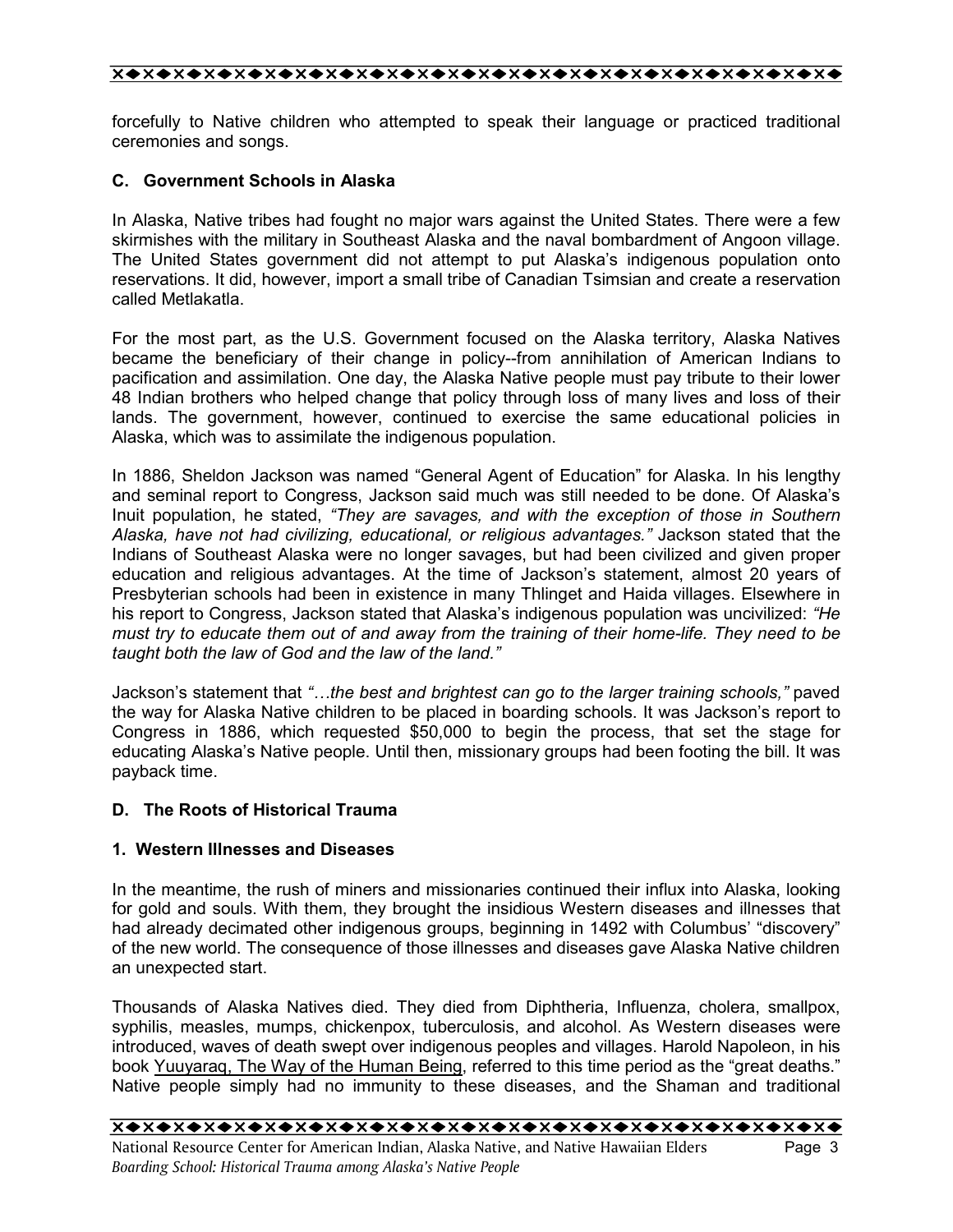healers had nothing in their repertoire of healing skills to cure them. Thus, these catastrophic illnesses became the first leading cause of historical trauma, followed by boarding schools.

## **2. The Introduction of Boarding Schools**

Thousands of children who survived the initial onslaught of disease and illness became orphaned when their parents and grandparents died. Out of necessity, missionary groups and the federal government began establishing orphanages. In many respects, the "great deaths" jump-started boarding schools in Alaska. It is in this context that boarding schools are the second leading cause of major trauma among Alaska's indigenous people, with the great deaths being the first. It must be remembered that boarding schools run by the Bureau of Indian Affairs only ended in the mid 1970s. The trauma is still being felt today by thousands of Native people who are entering elder status, many without having healed from their experiences. It must also be remembered that boarding schools began with the separation of children from their parents, and that nearly every official act had a negative or traumatic affect on them both.

Beginning in the I930s and I940s, some orphanages and government-run "day" schools gave way to large boarding schools run by the Bureau of Indian Affairs (BIA), an agency of the US Department of the Interior and the ever-present affiliated armies of catholic and protestant missionaries. It was during this time period that boarding schools were scattered all across Alaska. The government's policy of assimilation through education and religious indoctrination was in full swing.

The assimilation process began by separating children from their parents. Authorities told most parents that they had no choice but to give their children over to the BIA so that they could be provided a proper education. Any parent who resisted this mandate was threatened with jail. Some of these schools were hundreds, if not thousands, of miles from their home village. Many children were sent to places foreign to them. In many cases, kids from the arctic and sub-arctic plains were sent to mountainous and forested regions of the State. The Wrangell Institute Boarding School, deep in the heart of the Southeast Panhandle, was one such place.

Boys and girls, as young as five years of age, were taken from their homes and sent away to the elementary school of Wrangell Institute. The youngest of these children had never been away from their home or village before. Many would not understand why their parents would let them go and why strangers would come and take them away. Oftentimes, children were not told what was to become of them because their parents did not know either. The authorities came and loaded thousands of children from hundreds of villages across Alaska onto boats, skiffs, dog teams, and sleds for shipment to rural centers for redeployment to larger gathering places like Fairbanks and Anchorage. About 400 would go to Wrangell. Many left their homes speaking only their traditional languages.

A Yupik schoolmate, now in his late 50s, recalled what his older sister, who did not have to go to boarding school, said, "There were no school-age children in the village, it was eerily quiet that winter."

A cadre of BIA employees, Native and non-Native alike, would meet the aircraft coming in from rural centers, which began an annual fall ritual. From a roster, the employees would determine the names of the children and their village of origin and then tether them together by small pieces of rope. Sometimes a rope held a few kids, other times ten to 15. BIA personnel would affix a yellow tag on thin wire to each child's coat, bearing that child's name and flight data and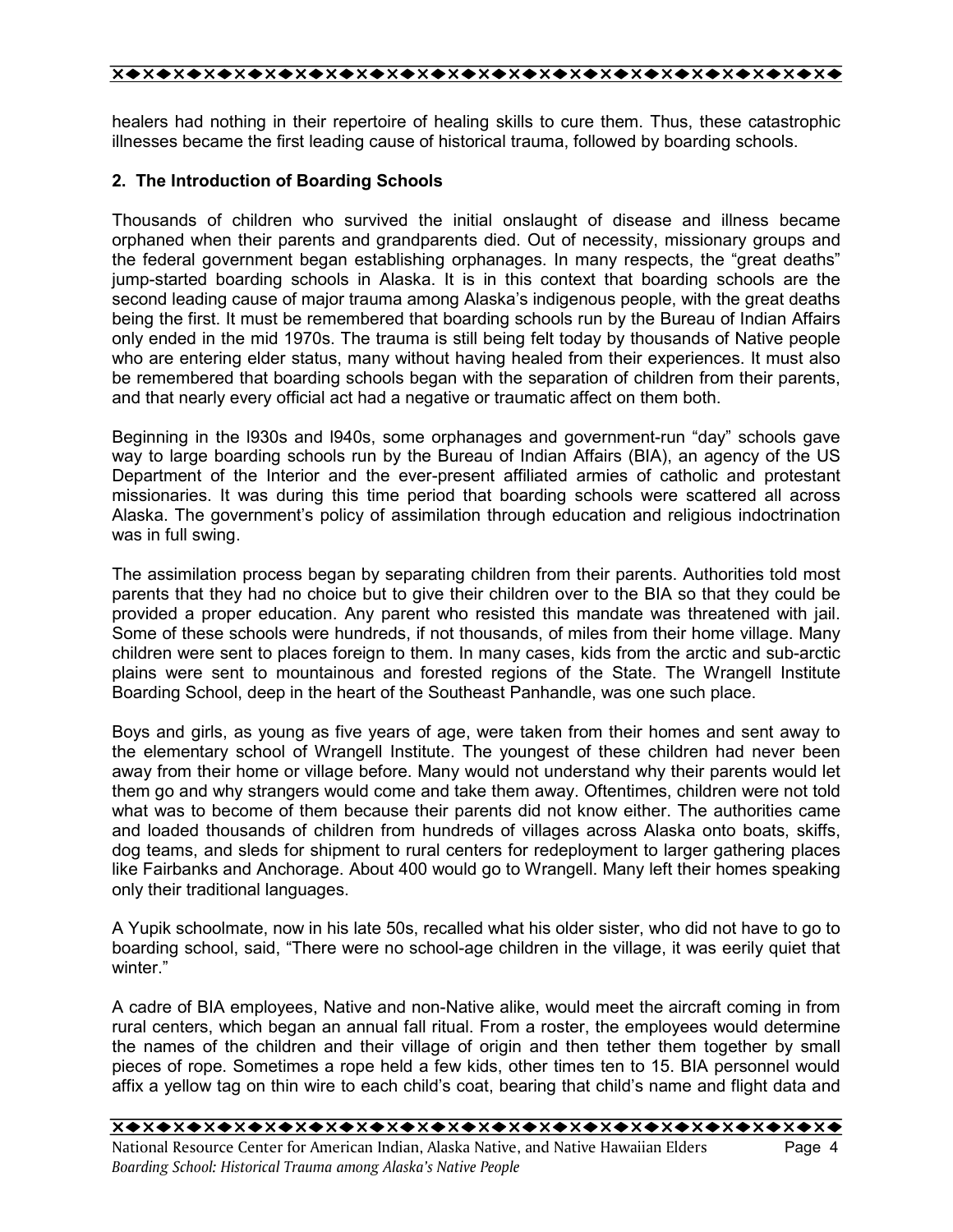destination. Hundreds of tethered children wearing yellow tags dotted waiting rooms across Alaskan airports. Their faces represented Yupiit, Inupiat, Athabascan, Aleut, and Suqpiat heritage.

Many children wore pensive, frightened looks on their faces. The sights, sounds, and smells surrounding them were foreign and menacing. Some were crying, rocking themselves back and forth in their seats, and calling out for their mothers and loved ones in their Native languages. Still other kids shivered and shook from fear, apprehensive of the BIA officials, their eyes darting around, seeking anyone familiar. The younger children would blink their eyes tight, perhaps wanting to make their immediate surroundings disappear.

In this day and age we take air travel for granted; we travel as passengers on many types of aircraft and see airplanes in the air and on the ground at airports. Many of us do not think twice about boarding an airplane. That was not so for many Native children traveling by air for their first time between the late l940s and mid l960s.

Many children had never seen an airplane up close, let alone ridden in one. Even scarier was flying in large two and four-motor aircraft into Fairbanks, Anchorage, and Juneau. Strapped in their seats, some of the kids screamed with fright at the roar of the engines or as they lost sight of the ground. For these children, airplanes came to represent unknown forces that took them to alien places, then returned them in the spring profoundly changed.

The children who arrived in Juneau were met by still more BIA officials who placed them onto small seaplanes destined for Wrangell. Those flights were even stranger because the kids experienced a water take off and landing for the first time. Seaplanes such as Widgeons and PBYs constantly flew back and forth between Juneau and Wrangell, delivering the elementary school aged children and ending their long and arduous travels. This annual fall exodus from hundreds of far flung villages would repeat itself for more than two generations.

Arriving on the beach in the town of Wrangell, the children were met by still more BIA officials who herded them onto busses for the five-mile drive to an isolated outpost. For many children of the arctic and tundra, the scenery along the drive was equally dramatic and frightening. Mountains and tall trees, which they had never seen before, overwhelmed their senses. This experience added to the trauma of being separated from their family, and of traveling for days in a foreign craft to a strange town.

Wrangell sits deep in a rain and wind swept archipelago. The Wrangell Institute Boarding School was built into the base of an imposing island mountain backdrop. Turning 180 degrees, the landscape tiers downward to a dirt road running perpendicular to the school that meets the beach and water. The campus itself was surrounded on three sides by tall green Sitka Spruce, averaging more than 100 feet in height.

The main campus was comprised of three interconnecting pale yellow buildings. Built in the l930s, the buildingsí architecture appeared Victorian in nature. The three-story school sat in the center of the complex and extended left and right down open hallways to the two-story boys and girls dorms, respectively. In the back of those structures were smaller buildings comprised of the commissary, the maintenance building, and a clinic.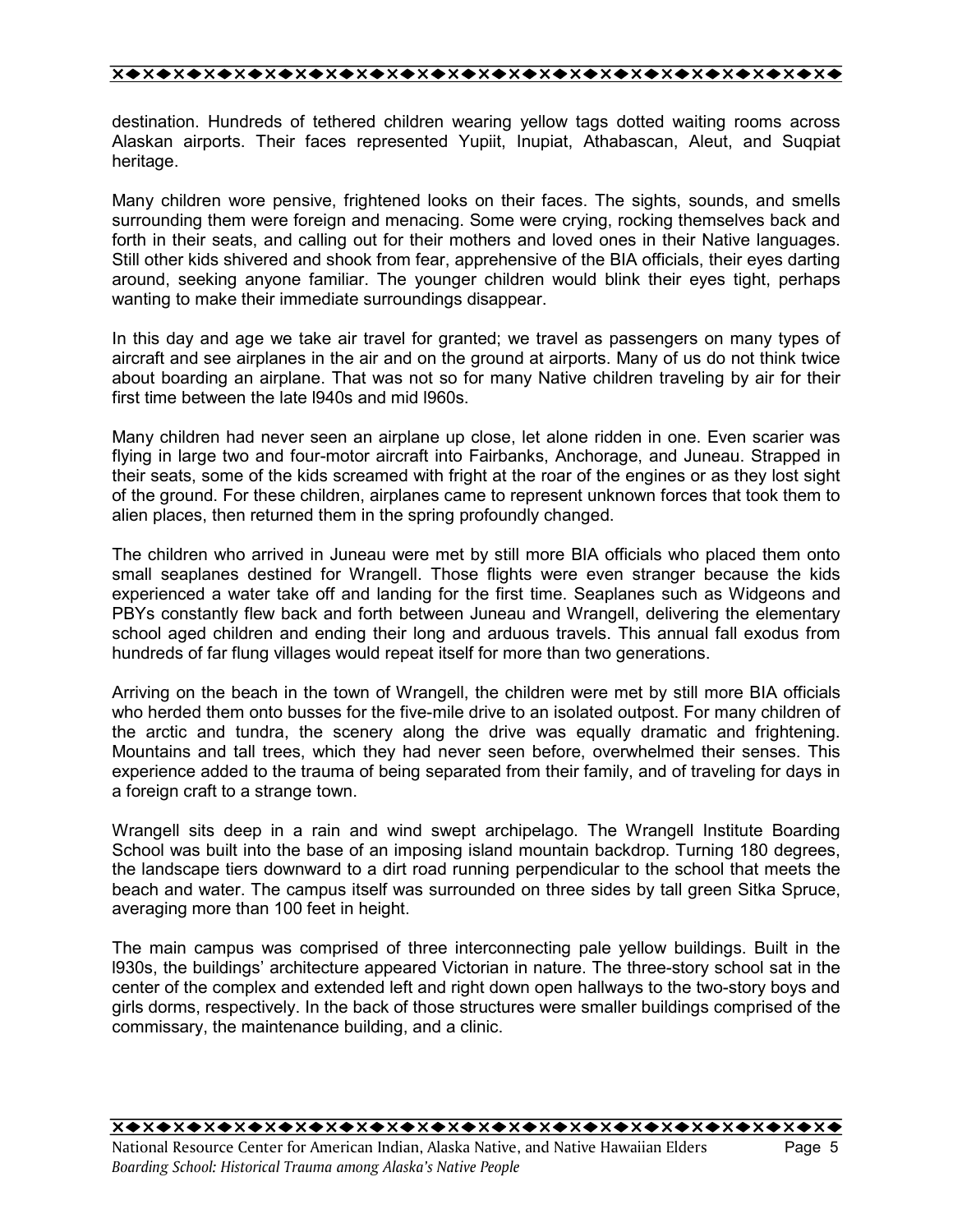For nine, sometimes ten, months this structured array would house some 400 boys and girls who had come from upwards of three time zones away. They had reached their physical destination, and the destination of forced acculturation and assimilation was just ahead.

At the dorms, the pace quickened. Children were met in numerous receiving lines for processing into living quarters and into school. In separate dorms, both girls and boys were put through a series of separate functions. In the first line, boys that came in that day were ordered by BIA men and women employees, called "matrons," to strip naked. Of course, many children did not understand any English at all. In still louder voices, employees barked orders, "take off your clothes!î Still no response from many kids. In exasperation, staff rushed over to these children and practically ripped the clothing off their little bodies. Children, already traumatized by their trip, were screaming and crying. There were no attempts at providing any modicum of modesty by the staff. Shivering with fright and cold, standing on a concrete floor, kids as young as 5 and 6 removed everything they had on. They were ordered to place them in a bag along with anything else that was brought along for the trip.

The next line was for haircuts. Each boy, regardless of the length of his hair, had his head shaven, cropped "G.I." style. The electric clippers were pressed firmly next to the scalp and whirred loudly in their ears.

In the girls' dorm, hair was shorn closely above the shoulders. In some Athabascan cultures, the cutting of hair was a sign of mourning after passage of a loved one in the village. The cutting of hair of Athabascan girls became an annual rite of spiritual sacrilege.

Back in the boys' dorm, naked kids were ordered to form another line for cleansing. The first part of the bathing process entailed passing through a liquid chemical bath on the genitals and feet. The caustic purplish mixture was painful and irritating. The second part of the bath consisted of going through a narrow door that opened into a large shower area of eight to ten nozzles coming out of three walls. There was a large center drain where all of the water disappeared into. Groups of children were ordered into the open ended shower stall to bathe. Some of the matrons forcefully used short scrub brushes on children who were reluctant or frightened of the spewing hot water coming out of the walls. The brushing was so hard that they howled with pain and the skin of some kids turned pink. Children witnessing that event did their best to bathe with the large bars of lye soap handed out to them and save themselves from a violent scrubbing.

The next line was for government issued clothing. Most kids came only with what they had on. Everyone was fitted with similar pants, shirts, socks, and shoes. Later, in the clinic, boys and girls who need spectacles were eventually given horned rimmed glasses. The glasses all looked the same.

The next process was the issuance of numbers, which were central to about everything that was done at the institute. Each child was issued and ordered to memorize a two or three digit number that would stay with them the rest of the year. This number was written on each child's government issued clothing in indelible ink. One's number was also associated with a similarly numbered, open-ended box. Bedding, linens, and towels, as well as mail, were placed there. A child was generally harshly scolded or spanked for forgetting their number.

Some matrons would refer to kids only by their assigned number, never by their name. For some kids, this was their only public identification for the entire school year. Kids returning to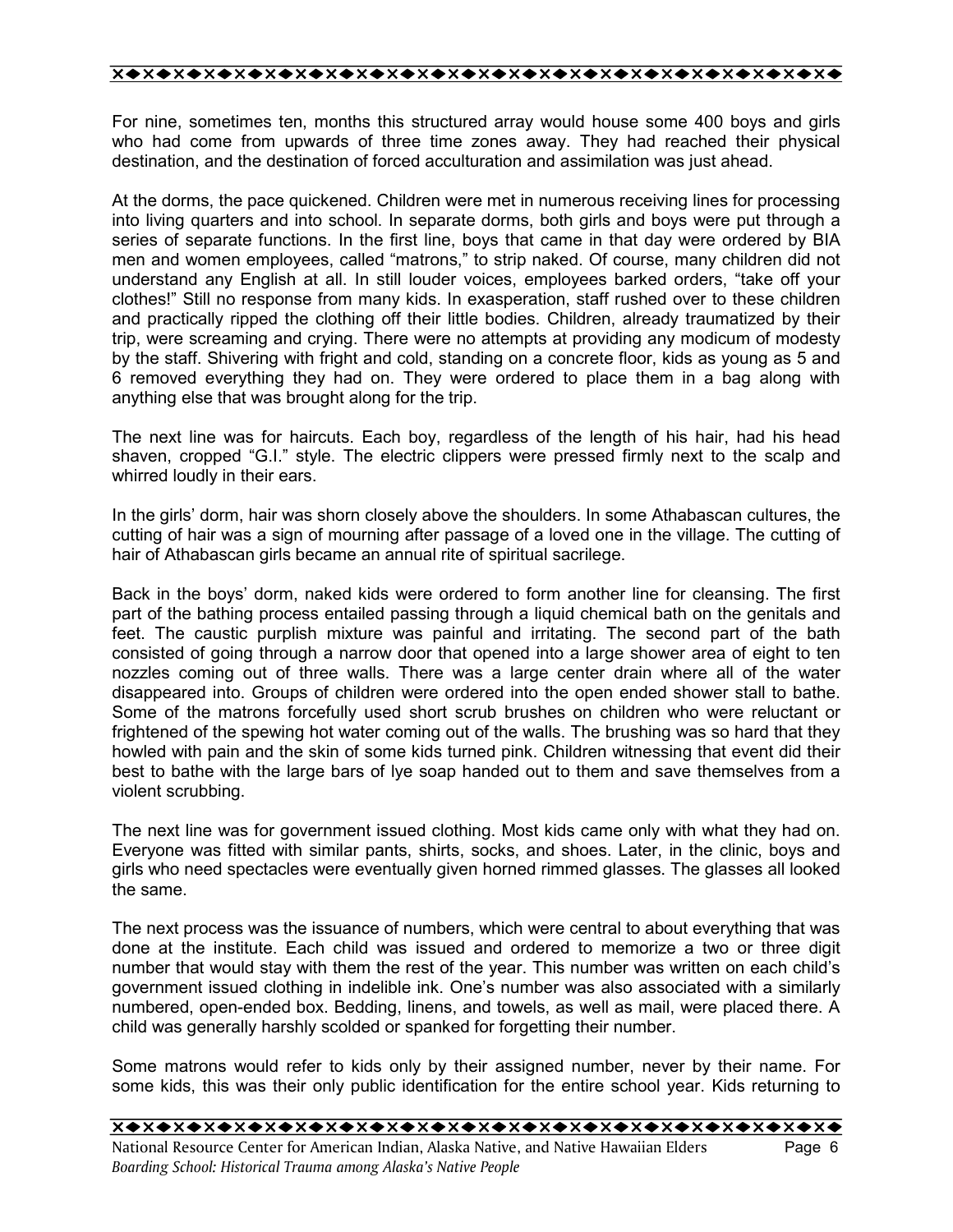Wrangell Institute for any number of years would accumulate multiple numbers over time. Years later, at a forum in Sitka, Alaska, a Yup'ik lady from Bristol Bay recalled that one particular girl's dorm matron only referred to her by her assigned number for the entire year, never by the name her parents had given to her. Now in her late 50s and approaching elder status, the Yupíik woman says that she will always remember how impersonal the matron was to the girl. That was all she had recalled.

In both dorms, children in grades 1 through 4 were housed on the first floor. The older kids, in grades 5 through 8, were housed on the second floor. The dorms were arrayed in a barracks style fashion with a large center aisle which glistened with floor polish. Each room was separated from the others by an open-ended partition. The kids could stand on the top bunk and peer over into the next room, and the tiniest children could slide beneath the partitions.

Each dorm room consisted of four bunk beds, for a total of eight cots. Each bed had a thin mattress and pillow. Sheets, pillow cases, and an olive drab army blanket made up the bunk. Brown metal dressers and study desks complemented the room. Children would later have to pass inspection by having a glove-clean room and bunk beds tight enough to bounce a quarter on. If the room was not in shape, demerits were handed out, and those in the room were given extra duty.

"Lights out" was generally by 9 p.m. or 10 p.m., depending on whether it was a school night. Newly arrived children, especially the youngest, would begin to cry as soon as the dormís lighting was brought down. It would start out with one child who would whimper softly, then grow louder until it became a deep sob. This usually caught on to the next child, and then the next, until the entire floor of children were wailing for their moms and loved ones. "Mamma, mamma, mamma!" the children cried in unison. One by one they would cry themselves to sleep. In the morning, when they would awaken, their eyes would be puffy and tear stained. This would repeat for nights on end. Slowly, however, this would diminish over time and, towards the middle of the school year, no one cried. Perhaps it was because crying did not bring their mothers to them, and the memories began to fade. Nine months is forever to a five year old. In the spring, when they would go home, they would need to become reacquainted with their parents who had become strangers.

The aim of government-run boarding schools for American Indian and Alaska Native children, of course, was for total assimilation and acculturation into the dominant society. At Wrangell Institute, the process was brutalizing and thorough. Native children were to be taught reading, writing, and arithmetic in English. It was primarily taught in school but reinforced in all facets of daily life. At the same time, there was a constant message that Native cultures, heritage, and languages were of no use, including singing, dancing, and drumming.

It did not make any difference where a student was on campus. Even out on the school grounds, if a student was caught speaking his/her Native language he/she received a wide range of punishments. Students had their mouths washed out with soap, were put in closets, or were ordered to sit in classroom corners on high stools wearing dunce caps. Some students were spanked or whipped with belts and "cat-o-nine tails," or had their knuckles rapped by night sticks and rulers.

This constant punishment for speaking one's language, and the berating of a child's indigenous culture, finally took its toll. Many children who returned home for the summer understood less of their home language. Many came home speaking only English. Some were ashamed to be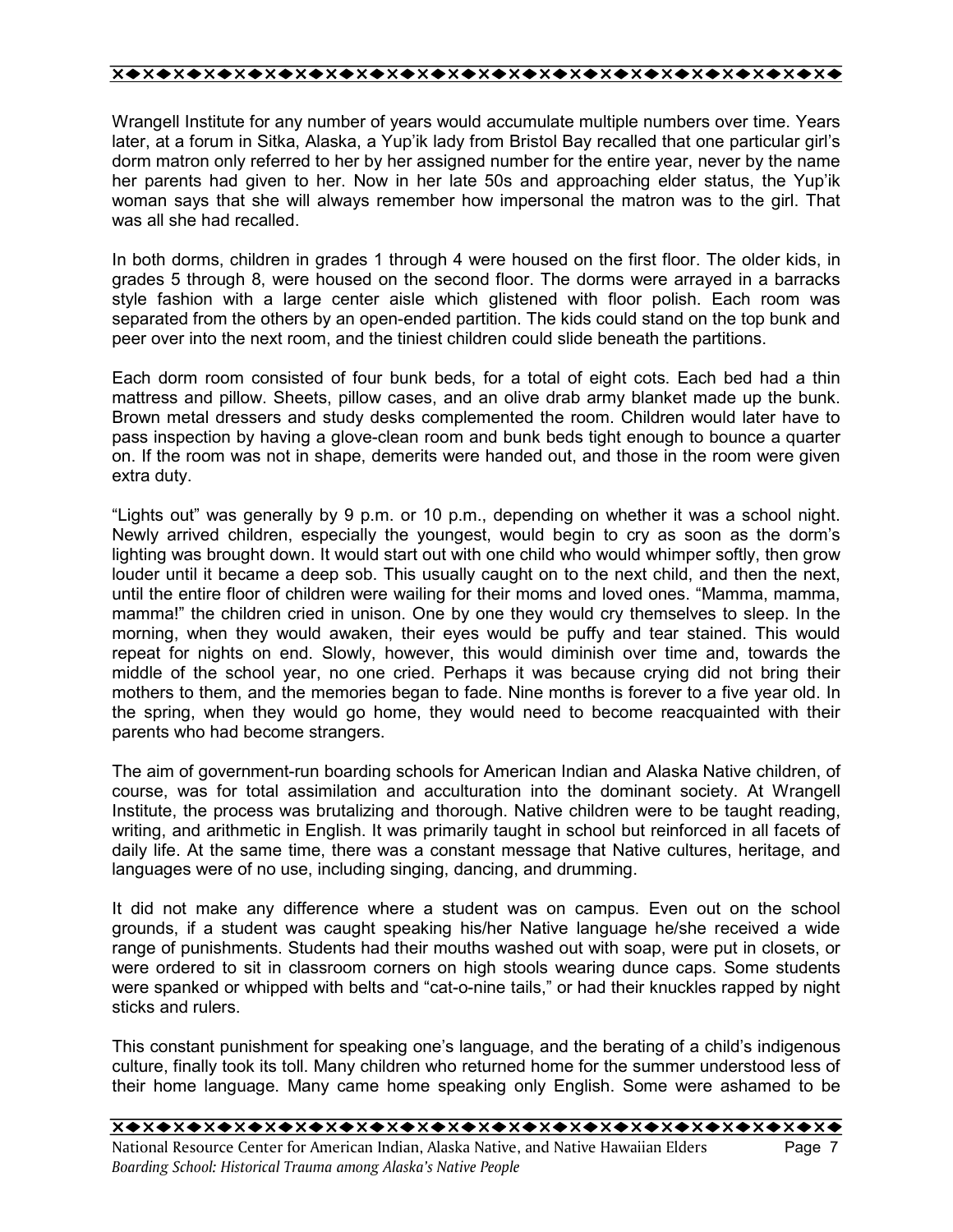associated with their language and culture. After many years of elementary boarding school at Wrangell, upwards of eight years, some children lost parenting role models; there were no father figures to emulate, no mother figures to emulate. They came home estranged from their parents.

As was mentioned, the BIAís boarding school program lasted for two generations, well into the l970s. Religious-run boarding schools lasted much longer. In many cases, the government and the established churches collaborated on assurances that children would also receive religious instruction. By the l970s, thousands of elementary and high school Inupiat, Yupiit, Athabascan, Aleut, Suqpiat, Thlinget, Haida, and Tsimsian children were sent to the dozens of religious and BIA-run boarding schools across Alaska and the lower 48 states. The process of acculturation and assimilation came close to doing what was intended--turning Native children into the likeness of Western European children.

The Yupiit culture of the Yukon-Kuskokwim delta and the Inupiat culture of the North Slope seemed to have survived the educational onslaught better than other groups. Most other cultural groups suffered a significant loss of children who could speak and understand their language.

The moral impacts of those bygone educational policies are evident today. There are many boarding school-era students who have faced a loss of cultural identity, language, and tradition. They suffer from post traumatic stress disorder due to the indignities and traumas of years in boarding school. Since the mid l970s, these individuals have made up the high percentages of alcohol-fueled statistics: accidents, domestic violence, murder, and suicide. Many have passed through the criminal justice system. They have been living on the margins of both societies, caught between the Native world and the Western world. And they have passed this legacy on to their children and grandchildren, never healed from those emotional wounds.

Many of the survivors of the Great Deaths that Harold Napoleon talked about were now burdened with the erosion and loss of cultural identity and language for having attended boarding school. The result was the compounding and acceleration of indigenous trauma over which they had no control.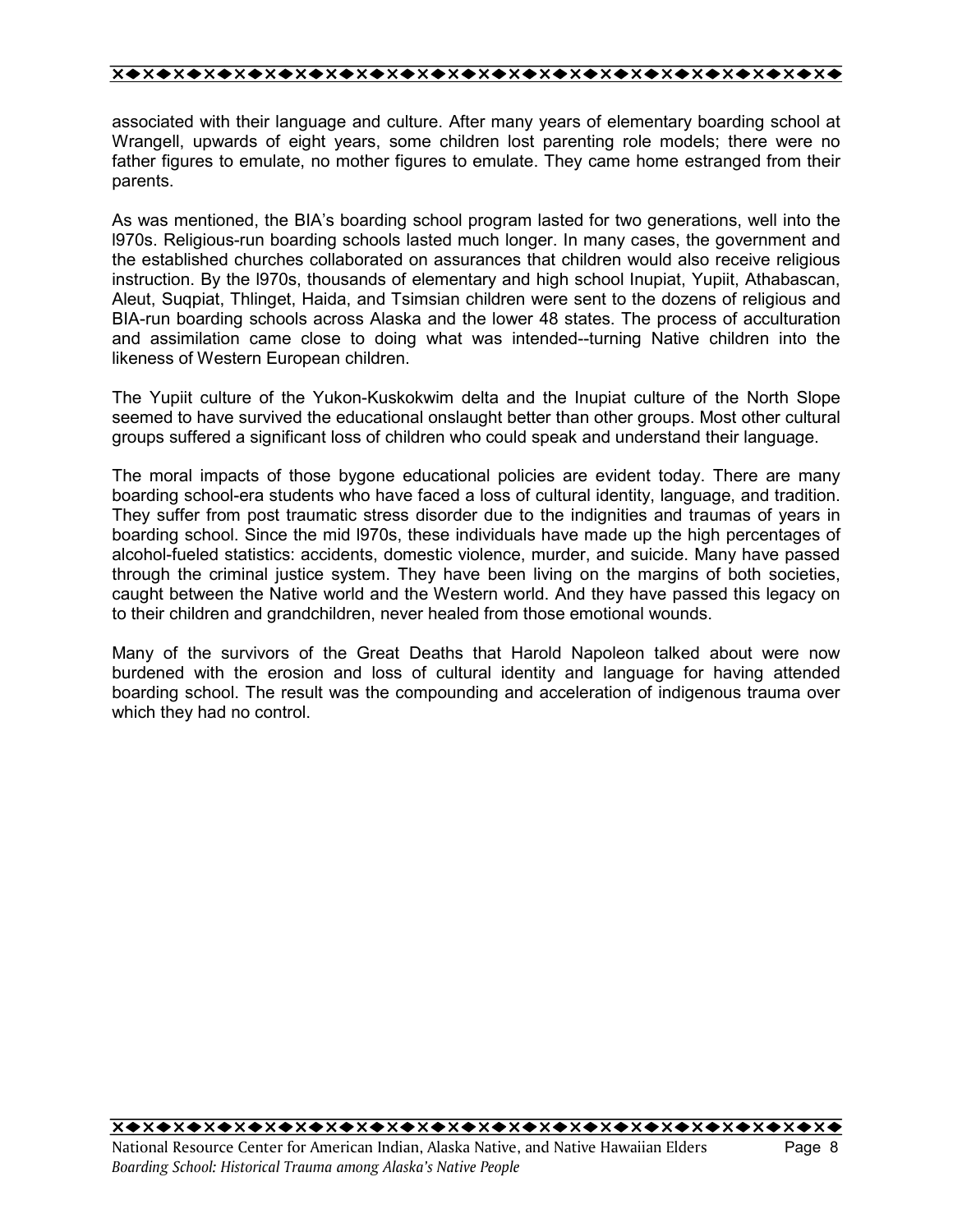## **III. A Personal Journey**

I know the reports about boarding school to be true for I have lived it. As I was writing I found it difficult to remain calm and dispassionate. As individuals who have gone through the boarding experience, we need to tell our story. It is part of our history that has not been completely told. At the same time, as an Inupiaq, we were taught not to call attention to ourselves. This creates a dilemma: on one hand it is extremely important to account for what happened, but on the other hand it is difficult to bringing attention to one's self. It is certainly not in my nature to take credit for what happened, but it is important enough that I must relate my boarding school experiences. Therefore, I apologize if I offend anyone in the process.

Today I am nearing my  $59<sup>th</sup>$  birthday. Yet the memories of boarding school are as clear as if they happened yesterday. There are many Native people who went to boarding school before me and many more after me. They all have their stories to tell.

I was eight years old, and my brother was six, when we were sent away to Wrangell Institute Boarding School in the fall of 1955. I was 18 years old when I graduated from Mt. Edgecumbe boarding school in 1965, and was on my own. I had spent ten long years in the governmentís boarding school system.

Boarding school taught me that everything I knew about my culture, language, and world view were evil and must be pushed away. Wrangell Institute Elementary school did its best to eradicate everything I identified with as an Inupiaq. After six years at Wrangell, graduating at age 14 in 1961, I was happy to get away from a place of routine punishments and abuse.

As a young child I witnessed countless acts of cruelty against other children. There was emotional abuse, psychological abuse, physical abuse, and sexual abuse.

I saw a grown man beat a twelve year old boy into unconsciousness. It will be forever seared into my memory. The force of the man's fist against the young boy's jaw splayed the boy's mouth open to his ear. His cheek just fell open. He quickly blacked out from the force of the blow. Blood gushed out everywhere, his jaw broken in a number of places. The sight of the young boy with his mouth wired shut was a constant and daily reminder of that violent scene.

Scenes of torture also occurred. A young Yupik lad and I (we were both about 10 years old) were wrestling, as young boys will do, when a matron on duty ordered us to stop. The matron grabbed both of us by the collars and dragged us off to the showers. We were instructed to undress; he said we were to be punished for wrestling. We were ordered into the open shower stall. Blocking the doorway, the matron grabbed a fire hose nearby, turned it on and directed the beam of spray towards me and my friend.

The water came from a mountain dam of ice and snow melt. The water was barely above freezing. The matron adjusted the spray for full force and affect. The shock of water blew us around inside the open shower stall. We could not escape from it. We tried to dodge the spray but the matron followed our every move. We could barely breathe from the coldness of the water, and the force of the spray was beginning to peal off some of our skin. The assault seemed endless. My friend was already suffering from an ear infection and the cold water penetrated into his eardrum, causing him to scream louder. The matron just laughed at our pain and yelling. Clearly, he was enjoying inflicting pain on two little boys.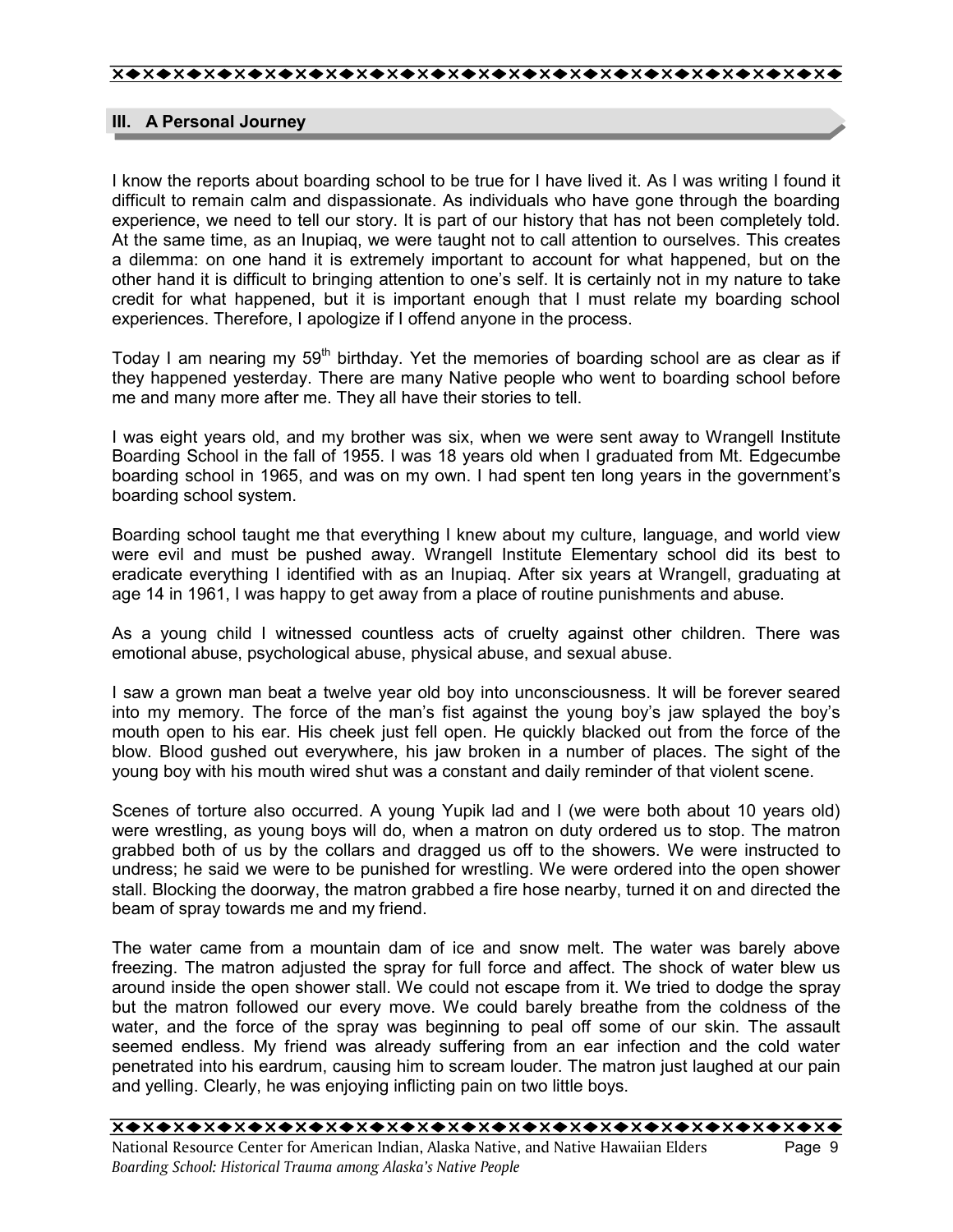As an adult I still get flashbacks to that time in the shower room. The memory of it comes back at unexpected times. It will come when I take a shower, especially if the water is a little cold. It will come at times when I see fire hoses turned on, or whenever I feel claustrophobic and can't breathe. I always remember it when I see scenes of the l950s and l960s of black people being hosed down during the civil rights movement in places like Birmingham, Alabama.

At night the sexual molestation and assaults came. Shortly after "lights out," some of the men who worked as teachers, administrators, or matrons would come into the dorm rooms to pick out their prey. Occasionally a female matron would select a child for sex as well. Sometimes the molestation appeared random, while other times certain boys became favorite targets.

After years of receiving this unwanted attention, some of the boys began molesting the younger children themselves. Sometimes it was the stronger kid who overpowered a weaker one. In six years, I can recall being molested twice--once by an administrator and another time by a stronger kid. I felt alone, afraid, and ashamed. The perpetrators would whisper in their victims' ears, threatening them not to tell. If it wasn't happening to you it would be a matter of time before you witnessed it happening to another child. Generally, it was the more vulnerable and younger children who were selected. Sometime the assaults occurred in the childrenís beds, while other times they were led out to the bathrooms or the janitor's closet.

I felt the trauma of those assaults well into adulthood. Yet I could not or would not talk about what had happened to me for many years. As a parent myself, I became super protective and watchful. Often, my fear and anger would come out when I did not know where my kids were, and I would punish them for not telling me. I never told them of the secrets. Over the years, I ran into others who had been at the boarding schools and suffered the same fate. We knew what had happened to us, but in our awkward and embarrassed silence we would just exchange nods of acquaintance. For me, the shame was still there, and the anger. A lot more abuse occurred there, but I wanted to share only a few examples.

Mt. Edgecumbe was a continuation of Wrangell except without the violence and punishment. Yet we were prevented from going home on holidays or funerals. In l963 my sister died and I was denied funeral leave.

We learned world, European, and American History from a Western perspective. Any references to the American Indian or Alaska Native were simply footnotes in their history books. No history was offered of indigenous peoples and nations. No Alaska Native history. Everything that I learned about the world was shaped in the Western image. I came away from boarding school confused and ashamed about my identity. And institutionalized. After ten years of boarding school, I believed that I was peripheral only to the whims of the Bureau of Indian Affairs; my life would evolve only around the government.

All sense of parenting left me; I had no role models. So, when my own children were born, I parroted what I saw. When my kids misbehaved (such as breaking a rule from my school's past), I took out my belt or whatever was handy and whipped them. And I did it with lots of anger. It took some years for my wife, who managed to hold on to traditional ways of child rearing, to show me a more nurturing and caring way to raise children. I look back on that time with some shame and remorse.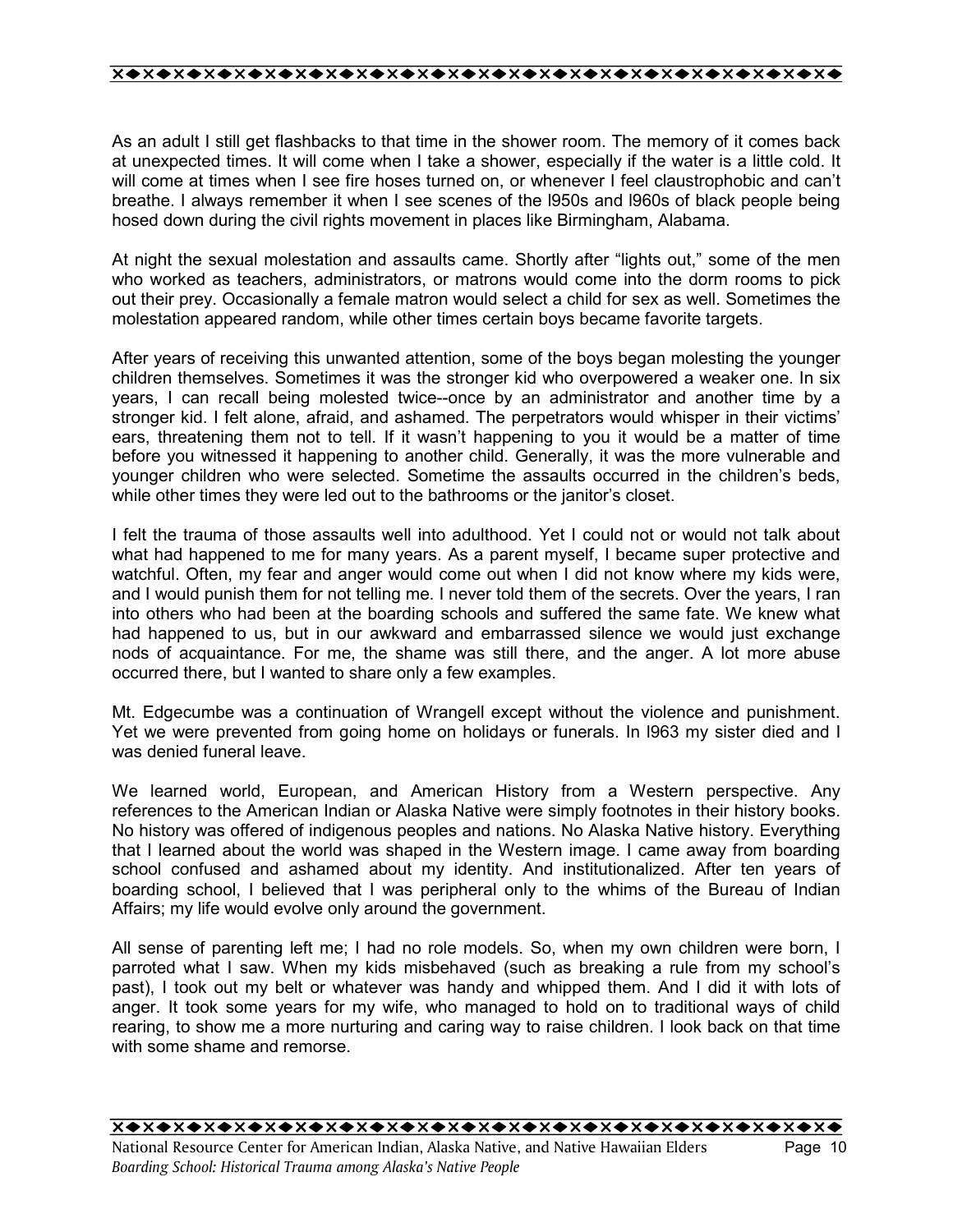As an Alaska Native, I drank to have a good time. Alcohol was also a great way to numb my hurts and pain from the past. I was promiscuous and alcohol was a good way to mask my behavior. I had the best of both worlds. Or so I thought. My mother and father died from alcoholism so I vowed not to go that far down the booze road. But it crept up on me, caught me by surprise. In November l985, just before thanksgiving, I was arrested for a DWI crime. I avoided jail but lost my license for 90 days. For me, this was my day of reckoning, my rock bottom. The arrest led me to closely examine my life and how damaging I was becoming to my wife and family. Over the years I began to realize the underlying causes of my self-destructive behavior; it was the many unresolved traumas that I had experienced while in Wrangell Institute.

Without first healing myself, I got involved in the Sobriety Movement, thinking this was the way for others to heal and deal with their pain. I wasn't "walking the talk," so to speak, and every time I was asked to relate some experience in a public forum, I couldnít. I choked up and couldnít get the words out. Clearly, I needed to find a way to come to terms with my past, my behavior, and with alcohol. How was I expected to be a leader in the so-called "Wellness Movement" when I hadn't even gone through a personal healing experience.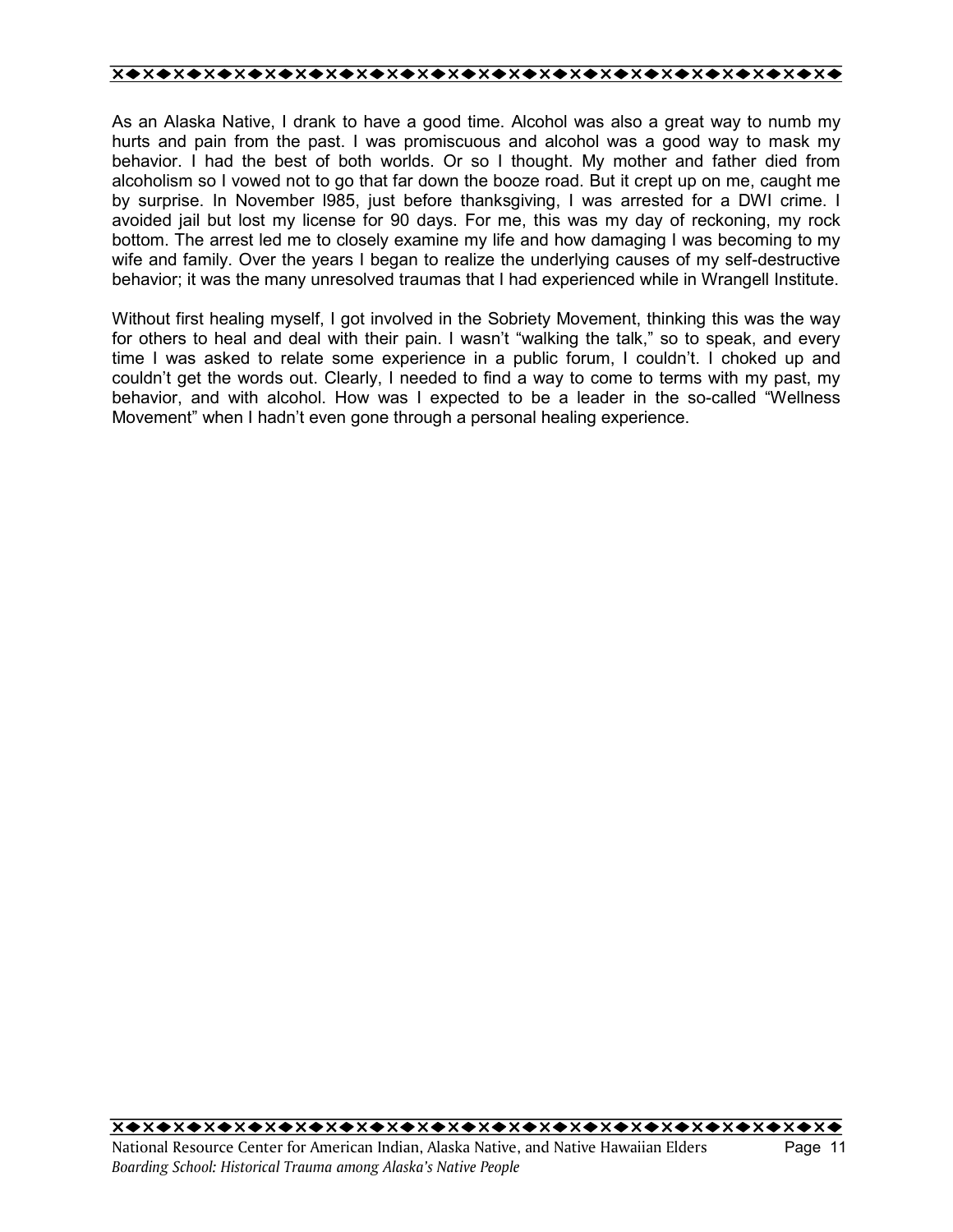## **IV. The Role of the Episcopal Church in Indigenous Healing**

*ìI accept and confess before God and you, our failures in the residential schools. We failed you. We failed ourselves. We failed God. I am sorry more than I can say:...that we were a part of a system which took you and your children from home and family...that we tried to remake you in our image...That in our schools so many was abused. On behalf of the Anglican Church of Canada, I offer our apology.î* 

> *Archbishop Michael Peers, Primate Anglican Church of Canada August 6, 1993, Minaki, ON.*

It hasnít been until recent years that the Wrangell Institute story has finally begun to come out. It has been coming out in serendipitous ways. In the early l990s the Reverend Anna Frank of the Episcopal Diocese of Fairbanks was attending a Healing Convocation in the town of Wrangell, Alaska with a number of parishioners from Minto, Alaska. Anna Frank also happened to be a close relative of some of the parishioners in attendance. Not only is Ms. Frank a leader in the Episcopal Church, she is a leader in her hometown of Minto.

Reverend Anna Frank began to notice uneasiness and tears emanating from some of the parishioners from the village. She was reminded that some of them had gone to the Wrangell Institute Boarding School in the l950s and early l960s. The nearness of the town to the Institute was bringing back painful memories. Robin Sherry, who attended the first convocation, said the group was experiencing a lot of nervousness and anxiety over being so close to the boarding school, and that the experience of going out to the Institute some five miles out of town was traumatic and "the tears flowed even more."

The reverend Anna Frank thought long and hard about what she had witnessed. Then, early in 2003, some unanticipated church funds became available. Using these funds, Anna Frank and Cynthia Faust, Special Assistant to the Bishop, combined their efforts to offer another healing convocation specifically for those who had attended Wrangell Institute. The Episcopal Diocese of Fairbanks was in full support of using the money in this manner. Finally, here was a way to provide a healing journey for those able to travel. Some forty and fifty years had gone by for those who had attended the school from the early l940s to the early l950s. Here was an opportunity to put the memories firmly in the past and to move forward.

The Archdiocese contracted with Dr. Terry Turnbull of Hope Counseling Center in Fairbanks to provide for a nurturing environment, a safe haven for those who would be involved in various treatment modalities, including a religious-based, therapeutic group and/or the traditional talking circle. Dr. Turnbull, a professional therapist of Cherokee heritage, saw his role for the second convocation as a co-facilitator.

It is interesting and somewhat serendipitous that Robin Sherry and I would become cofacilitators on boarding schools in April of 2002 at the Alaska Federation of Natives' (AFN) very first Wellness Conference. Also, for the first time, in a public forum, Robin and I would begin relating our experiences of having attended Wrangell Institute. As with Ms. Frank, I owe Robin a debt of thanks for inviting me to be a part of the Healing Convocation. I had gone to Wrangell

*Boarding School: Historical Trauma among Alaskaís Native People*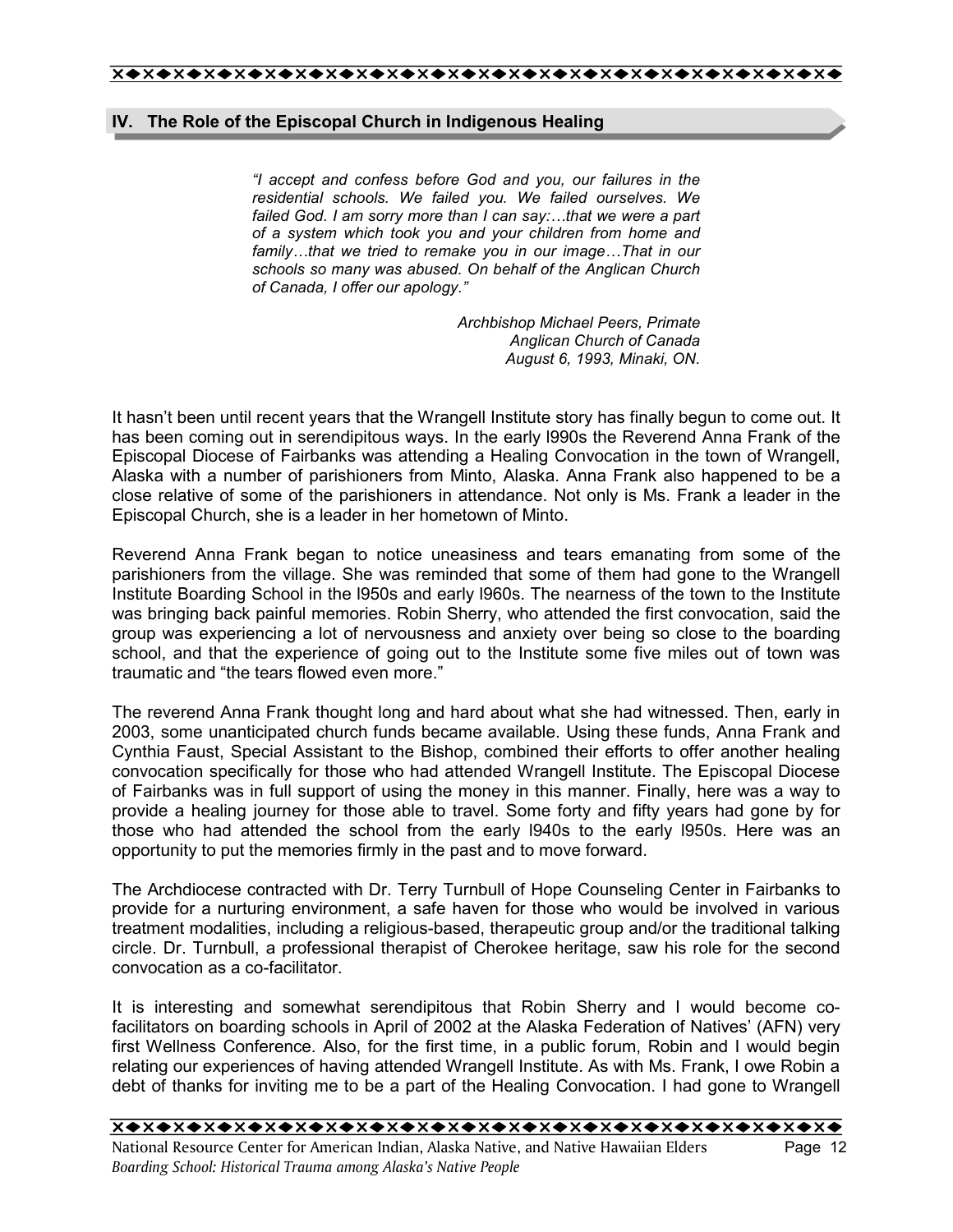Institute with her and many others from the village of Minto in the mid l950s and early l960s. What I have and will continue to cherish is that they accepted me as one of their own, as family, when few others did.

In the healing process I found the source of much of my anger, shame, and denial. A world has been lifted from my shoulders. I do want to share this story in hopes that it will never happen again. I have forgiven and bear no ill will towards those who gave me hardship while at the school.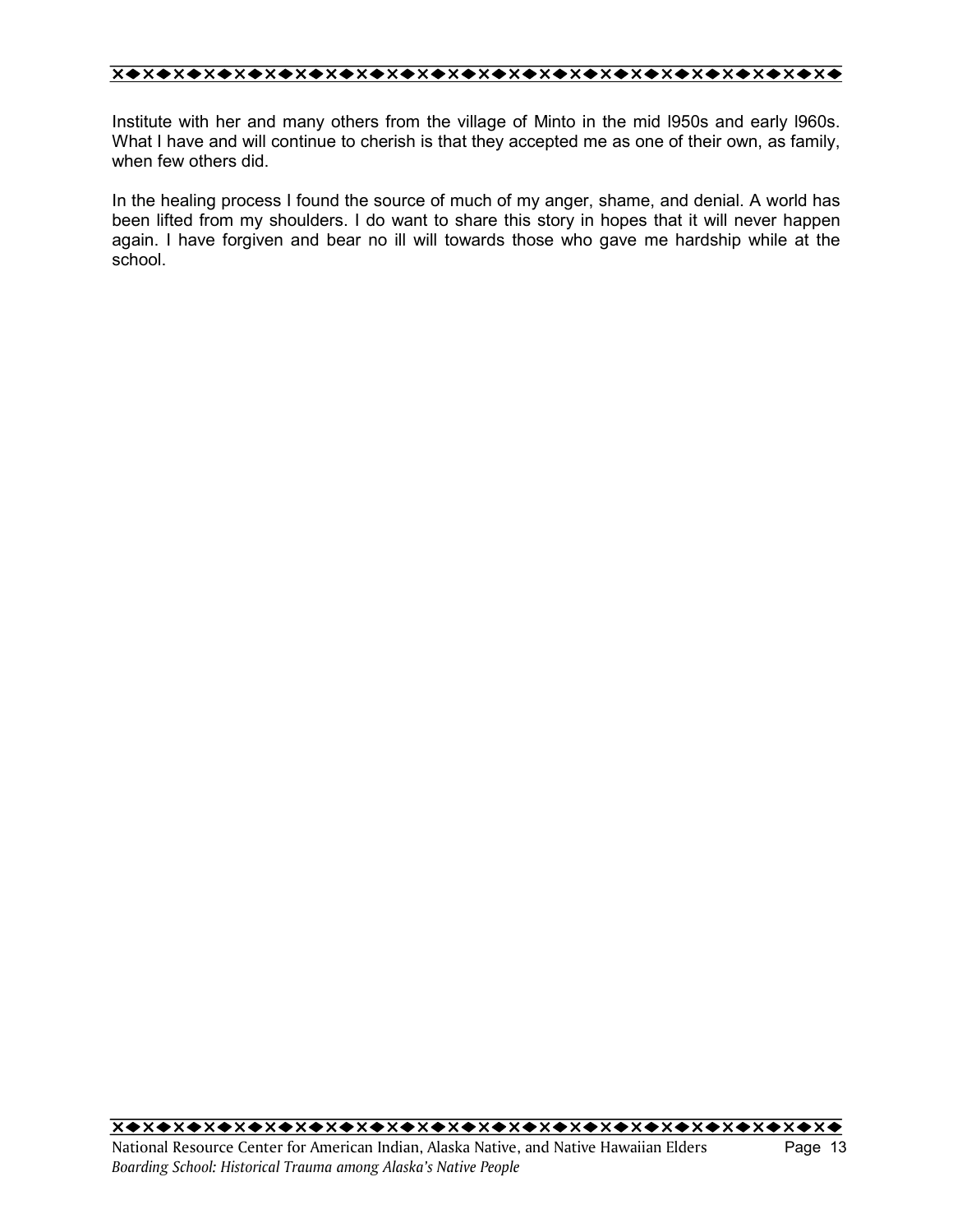## **V. Conclusion**

Many will never tell the story of their experiences; it is too painful for them. A Yup'ik man, now in his sixties, said that he remembers seeing me in Wrangell but cannot remember seeing himself there; the trauma for him was too great. Hopefully, the attempt to tell my story, humble as it is, will give others courage to tell theirs.

Thousands of Native people went through boarding school everywhere in Alaska and in the lower 48 states. Many still carry the wounds from that era. While a church was able to help some of us heal, there are many organizations, Native and non-Native, who can also sponsor healing events in their communities. I encourage you to call on the Episcopal Diocese of Fairbanks to help you with your ideas for healing in your area.

Many former students of boarding school have wonderful stories to tell of the positive experiences they went through. However, those that did not have such a positive experience are now reaching elder status in their communities. There will come a time when there will be a discussion of where they might spend their final years. Hopefully, it will be at home with loving relations and care givers. For others, there may be a decision to place them in an assisted living or elder care facility. However, it must be done with an understanding of what they may have gone through in an earlier life, perhaps a life in a boarding school.

If such a decision is made, there should be efforts to conduct a cultural needs survey and to ascertain an understanding of any boarding school experiences. Placement into an assisted living facility should be culturally relevant and appropriate to that individual's tribal affiliation. Programs, services, and food should be commensurate with that person's life ways.